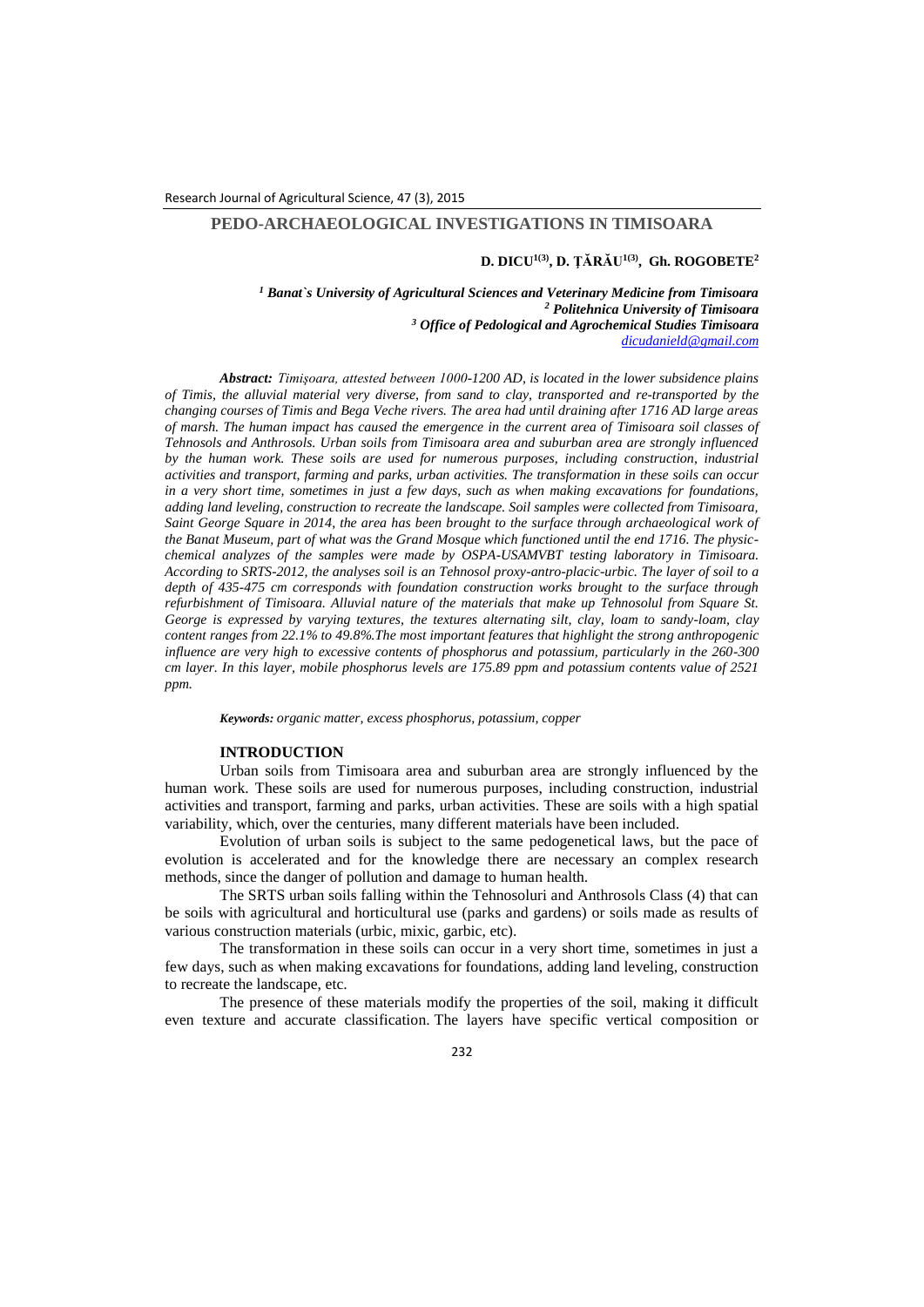"memory" activities that were formed by the action of man. Soils contain a lot of historical information, the important role both for their development and knowledge for understanding the evolution of human society. Each layer of the soil profile contain characteristic products from a certain period of technological evolution of human society. Combining archeology with pedology, we can appreciate the location of pollutants (Pb, Cu, Zn) and their designation in the soil profile.

Currently, archaeological projects often include one or more specialists in soil science, working with geomorphology, geochemists, paleontologists, experts in dating methods (radiocarbon eg, optical luminescence) and other disciplines.

Archaeologists can bring her significant contributions in soil science as artifacts (pottery) that can determine the age horizons (5).

A knowledge of soil can find motivation deciding by a certain human community in the choice of location. Anthropic horizons have a high content of phosphorus fertilizer use as a result. The highest increases after human activity are found in organic matter, organic waste is made up of C, N, P, S and humus.

Because of its stability and mobility, phosphorus is used as a key to identify the area of human activities (3,5), in particular the surface horizons. Rich in potassium is an index of decomposition of animal bones and ash from burning wood and vegetation. Many heavy metals are used in archeology in the recovery and recognition to the processing of metals used in crops which iron, copper and other metals.

The study in the site Uivar (9), in which the conditions are very close to those of Timisoara (St. George Square), as it concerns the silt of Bega, allows some conclusions about the evolution of human Banat settlements, on analysis of samples using a range of complex analytical methods (sedimentology, geomorphology, paleologos, radiocarbon dating, etc), study that sets out the chronology of the settlement, from the alluvial deposits have stopped (6500 BP) and to abandon the site during the Early Copper. The youngest colluvium sediments at the base of the mound are about 1,000 years.

Uivar study was completed by a soil study at large scale (1:10.000) made by the authors of this article (11). The research revealed strong anthropogenic influence on soils of the Uivar territory expressed by numerous artifacts found in profiles at different depths (not just in the archaeological site) and phosphorus indicator.

Thus, in 21 soil profiles, the content of phosphorus was between 90-199 ppm, 200- 299 ppm in 5 profiles, in 4 profiles was 300-450 ppm and in other 4 profiles values were between 500- 850 ppm. Note that these values exceed the upper limit of the content of phosphorus in the soil, which is regarded as very large values> 72 ppm.

Subsidence low plain is the newest form of relief, fleshed out with removing meadows from the flood influence. Due to tectonic pattern of crystalline foundation, this area is permanent sank by 0.5 mm / year in Timisoara and 1-1.5 mm / year Sânnicolau Mare. Timisoara belongs to the compartment called Timis Low Plain characterized by great unevenness surface- alluvial deposits of old and new, sand, loess materials, etc- and by the frequent appearance of clay materials lenses at different depths.

Due to tectonic pattern of crystalline foundation, the area is permanent sanking by 0.5 mm / year in Timisoara and 1-1.5 mm / year at Sânnicolau Mare. Timisoara belongs to compartment called Timis Low Plain characterized by great unevenness surface- alluvial deposits of old and new, sand, loess materials, etc- and by the frequent appearance of clay materials lenses at different depths.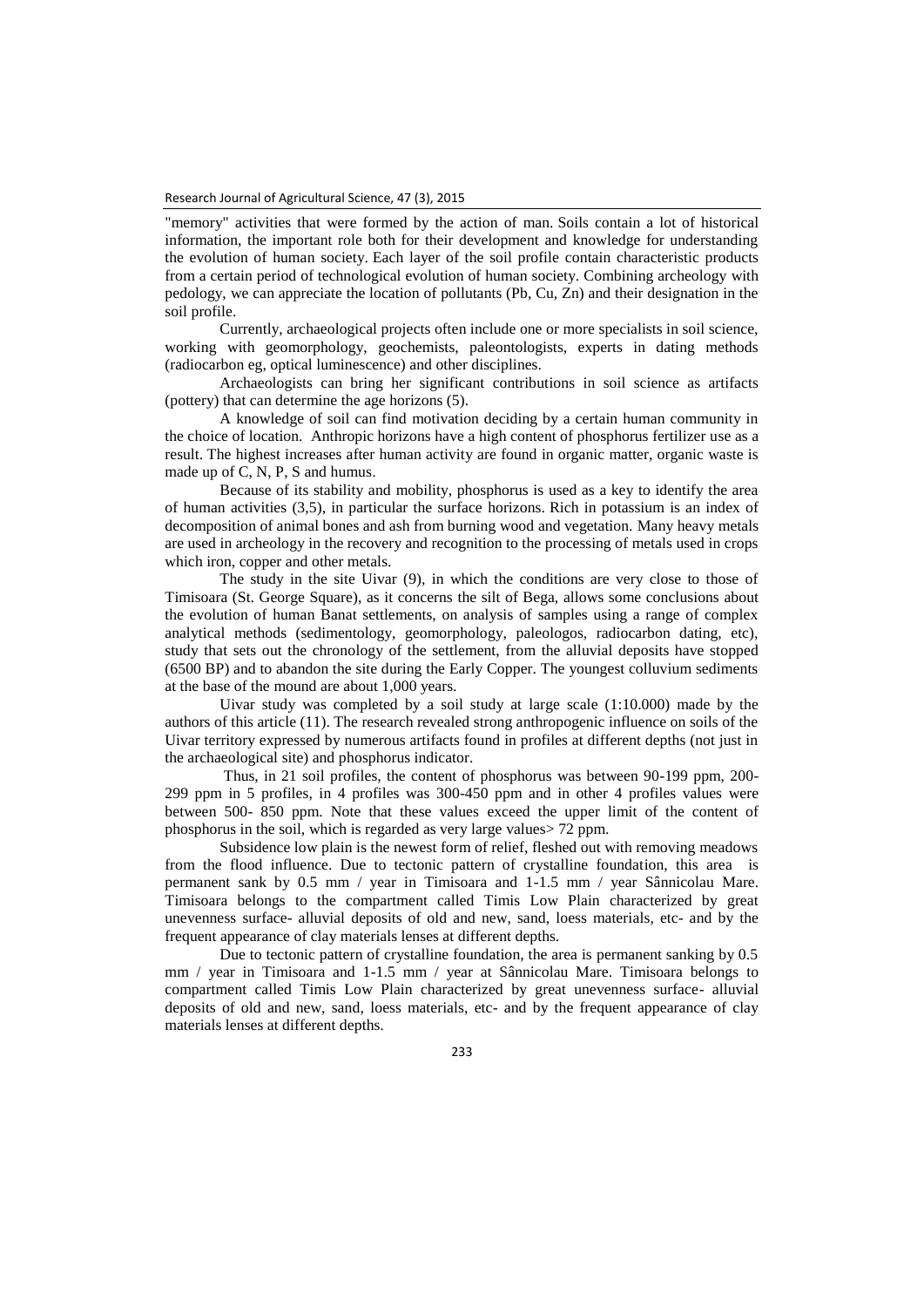In plain morphology it observed traces of intense digression, meanders and swamp surrounding flat or slightly raised.

Maximum altitude is 90 m, the overall slope is commonly 0.5 ‰, micro-depression are elongated, they were former meanders of Old course of Bega and its tributaries.

The main waters are BegaVeche, Canal Bega and Timis.



Fig. 1 Banat Map in the XVIII-XIX centuries

234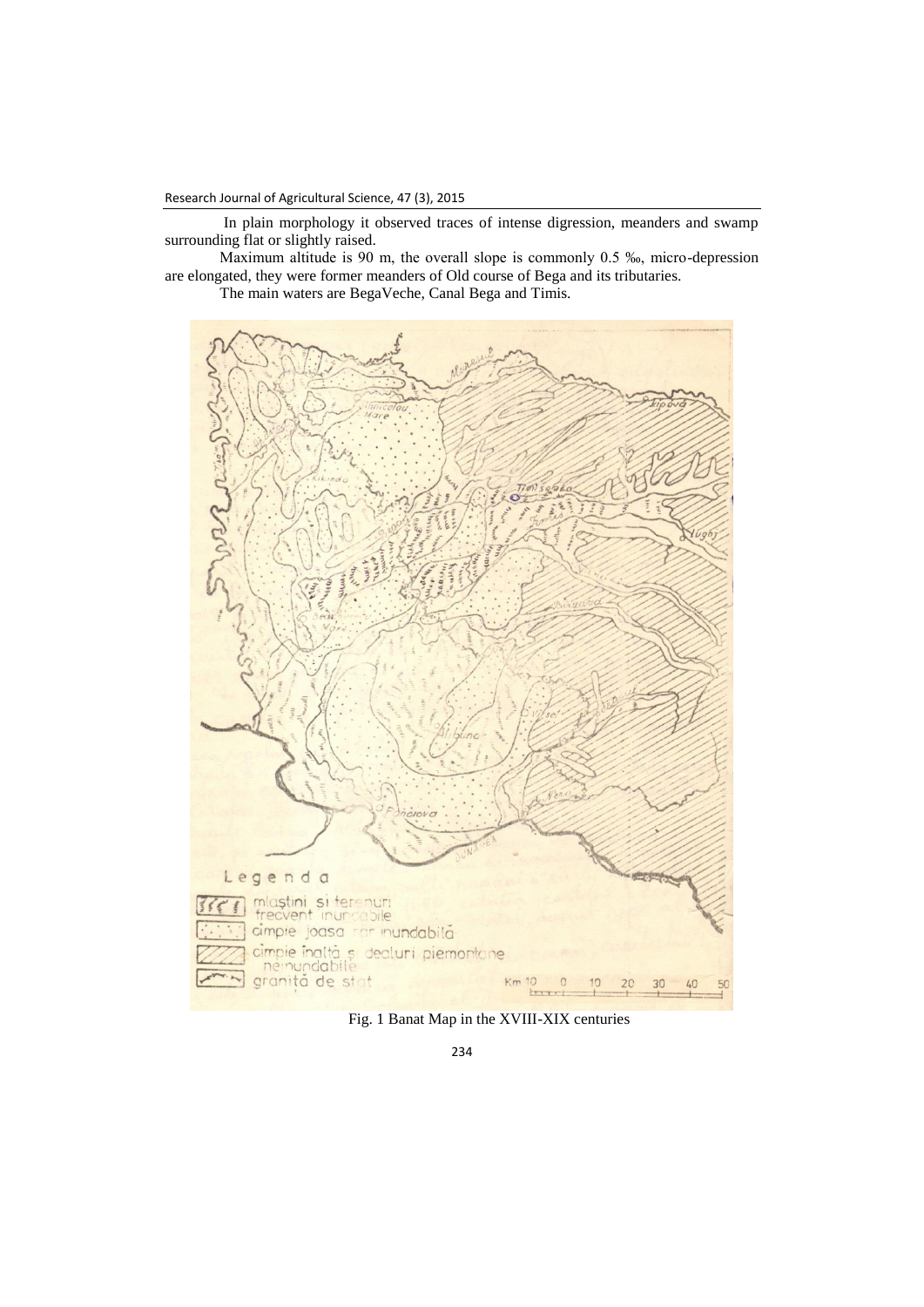After 1717, major technical works have paved the drainage of wetlands, navigation and land cultivation. According to some historians, during the Dacian kingdom and then to the Roman period, on current place Timişoara existed Zurobara camp.

It would be followed Beguey town (Avar origin), residence of Prince Glad. After the appearance of Hungarians, is recorded in Timisoara city in the legend of St. Gherhardus (AD 1018.1019).

Timisoara county became Land of the Kingdom of Hungary and is mentioned in documents in 1177 AD. Between 1068-1089 Turkic peoples appear. In 1239, King Bela IV received 40,000 cumani in the kingdom, the most people sit around Timisoara.

At the time of King Carol Robert (after 1300 AD), the fortress was rebuilt in stone, builds a palace and ordered around streets in the suburbs Palanca Mare and Palanca Mica. The fortress surrounded by water, is the area bounded by actual streets Bocşa-Alba Iulia-Hunyadi Square.

Later, on this place has built Hunyadi Castle that bears his name. Hunyadi colonized many areas around the city Romanian and Serbian refugees from the Ottoman Turks. After 1496, the city, the castle and the county returned his son Matthew, King of Hungary.

Between 1509-1512 the region is haunted by pestilence, Timis county is largely depopulated. During Sultan Solemian II after Mohacs, in 1551, the city of Timisoara was besieged by Ahmed Pasha with an army of 80,000 men and Timisoara is, to 164 years, under Ottoman rule.

The churches are turned into mosques, such as Bosniaks church, Franciscan monks, located in the Turkish baths in Liberty Square. In 1660, Evliya Celebi, turkish traveler, describes Timisoara as having paved streets with boards and houses with shingle. St. George Church becomes the Grand Mosque, which is currently in Saint George Square and updated by the upgrading of Timisoara, conducted particularly in 2014.

In September 1716 start of Timisoara headquarters and Eugene of Savoy conquered the city, paving the way for Habsburg rule 200 years. Higher Commander of the town was named Claudius Flarimund Mercy, under whose leadership the city began rebuilding and expansion.

In September 1716 became the siege of Timisoara and Eugene of Savoy conquered the city, paving the way for 200 years of Habsburg rule. Higher Commander of the town was named Claudius Flarimund Mercy, under whose leadership the city began rebuilding and expansion.

It reconstructs Hunyadi Castle, it constructed Transylvania Barracks (1719 to 1730). The first cross is raised on September 12, 1719 on St. George church, the mosque reconverted into a Christian sanctuary.

Timis Plain colonization started in 1719 by predominantly german people from Bavaria, Brunswick, Alsace, Lorraine, Styria and the Czechs, Italians, French, Spanish.

Shortly after the Austrian occupation of Timis Plain, are brought the sewerage of Bega River, with navigation on 70 km to the west. The locks were built between 1901-1905. Bega-Timis connecting channels from Costei and Topolovăţ led to flood protection of Timisoara.

Great Mosque was replaced in 1754 by Jesuit church of St. George, but the building was never completed. Next to her was built the Jesuits house where, in 1806, it began operations the Roman Catholic Seminary, first institution of higher education in Timisoara.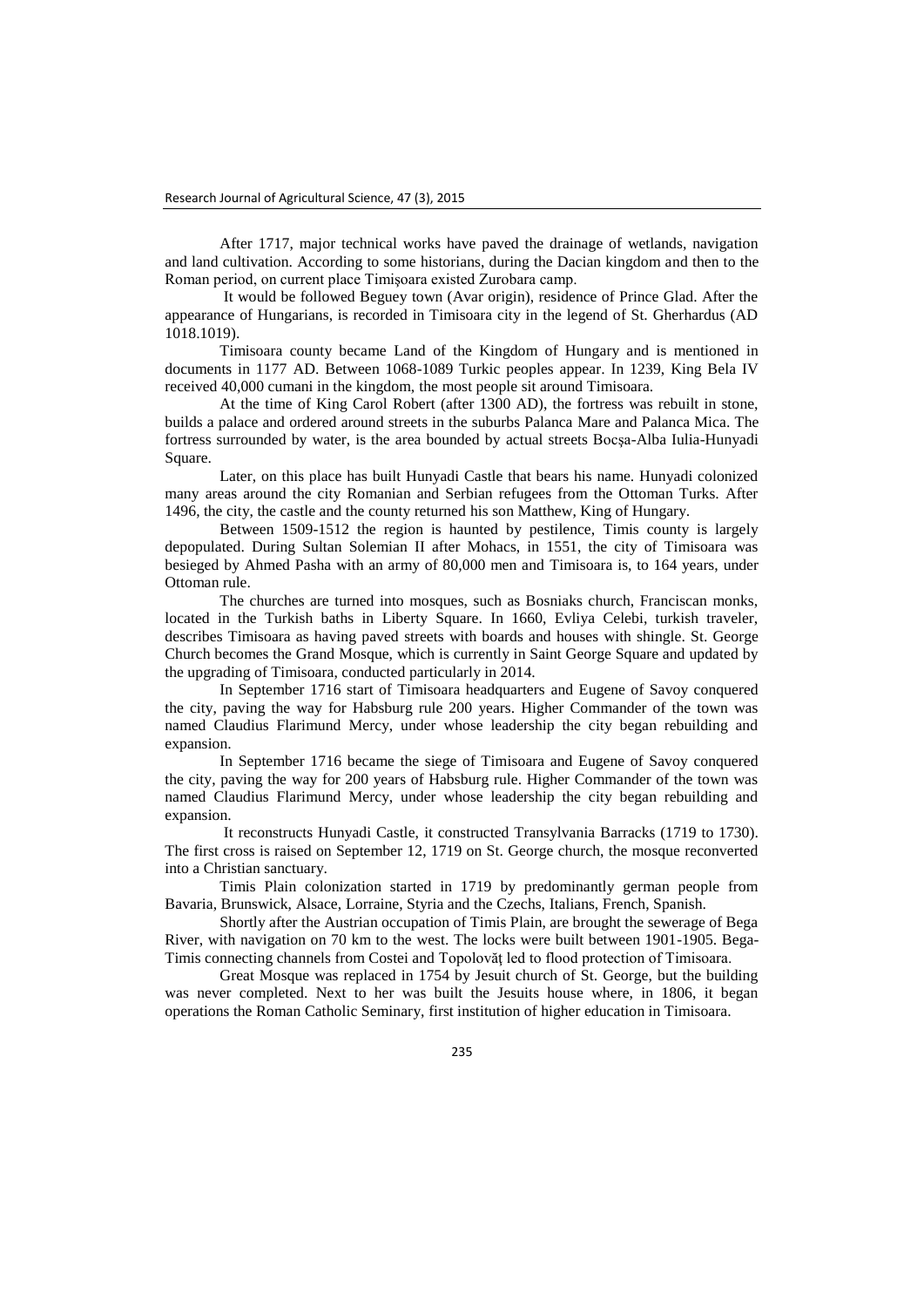# **MATERIALS AND METHODS**

Soil samples were collected from Timisoara, Saint George Square in 2014, the area has been brought to the surface through archaeological work of the Banat Museum, part of what was the Grand Mosque which functioned until the end 1716. The physic-chemical analyzes of the samples were made by OSPA-USAMVBT testing laboratory in Timisoara.

## **RESULTS AND DISCUSSION**

The results of physicochemical analyzes of soil profiles taken from inside the archaeological site, just below the layer of asphalt and concrete (below 30 cm depth first sample) are shown in Table 1. The compact asphalt layer is denoted by Ap order 0-30 cm depth.

*Table 1*

| Analytical data-Saint George Square |            |         |         |         |         |           |  |
|-------------------------------------|------------|---------|---------|---------|---------|-----------|--|
| Elements                            | Depth (cm) |         |         |         |         |           |  |
|                                     | $30-50$    | 250-260 | 260-300 | 300-375 | 375-435 | 435-475   |  |
| Ng %                                | 17,9       | 3,3     | 3.3     | 10,9    | 2,2     | 0,5       |  |
| Nf%                                 | 35,7       | 18.5    | 41,2    | 36,5    | 53,6    | 45,7      |  |
| P%                                  | 16.0       | 28,4    | 24,6    | 24,0    | 22,1    | 20,6      |  |
| A %                                 | 30,4       | 49.8    | 30,9    | 28,6    | 22,1    | 33,0      |  |
| Texture                             | LL         | AL      | LL      | LL      | LL      | <b>TT</b> |  |
| CaCO <sub>3</sub> %                 | 4,66       | 1,06    | 3,60    | 5,30    | 2,75    | 4,28      |  |
| $N_{\text{tot}}$ %                  | 0,11       | 0,10    | 0.58    | 0.24    | 0,90    | 0,38      |  |
| P mobile ppm                        | 18,47      | 32,66   | 175,89  | 90,60   | 93,60   | 25,40     |  |
| $\overline{K}$ mobile ppm           | 467        | 2655    | 2521    | 2569    | 2196    | 536       |  |
| $Cu$ ppm                            | 15,44      | 20,34   | 336,00  | 33,62   | 27,67   | 24,36     |  |
| Ni ppm                              | 14,59      | 8,58    | 11,39   | 25,38   | 12,60   | 14,32     |  |
| Zn ppm                              | 65,47      | 102,99  | 101,21  | 94,45   | 101,61  | 101,40    |  |
| Pb ppm                              | 15,18      | 5,53    | 8.62    | 1,40    | 5,09    | 8.34      |  |
| Cd ppm                              | 0.00       | 0.00    | 0,039   | 0,053   | 0,125   | 0.131     |  |
| Organic matter %                    | ۰          |         |         |         |         | 35,12     |  |
| pH H <sub>2</sub> O                 | 8.49       | 8,34    | 7,79    | 8.09    | 8,31    | 8,22      |  |

According to SRTS-2012, the analyses soil is an Tehnosol proxy-antro-placic-urbic. The layer of soil to a depth of 435-475 cm corresponds with foundation construction works brought to the surface through refurbishment of Timisoara. The characteristics of this layer are those of the existing marsh area in 1500-1600. The high content of organic matter is very close to the content and characteristics of the samples taken from the swamp of Satchinez.

The gleyc histic soil from Satchinez has in the first horizons the analytical data (Table 2) morphologically, physical and chemical similar layer from the drilling identified in St. George Square in Timisoara.

*Table 2*

| Analytical data - Satchinez |           |            |           |  |  |  |  |
|-----------------------------|-----------|------------|-----------|--|--|--|--|
| Elements                    |           | Depth (cm) |           |  |  |  |  |
|                             | $0 - 20$  | 20-45      | $45 - 65$ |  |  |  |  |
| $Ng \%$                     | 0,3       | 0,3        | 0.5       |  |  |  |  |
| Nf%                         | 63,2      | 46,6       | 45,7      |  |  |  |  |
| P %                         | 18,0      | 21,8       | 20,6      |  |  |  |  |
| A %                         | 15,5      | 21,3       | 33,0      |  |  |  |  |
| Texture                     | <b>SF</b> | LL         | TT        |  |  |  |  |
| CaCO <sub>3</sub> %         | 1,59      | 3,94       | 4.19      |  |  |  |  |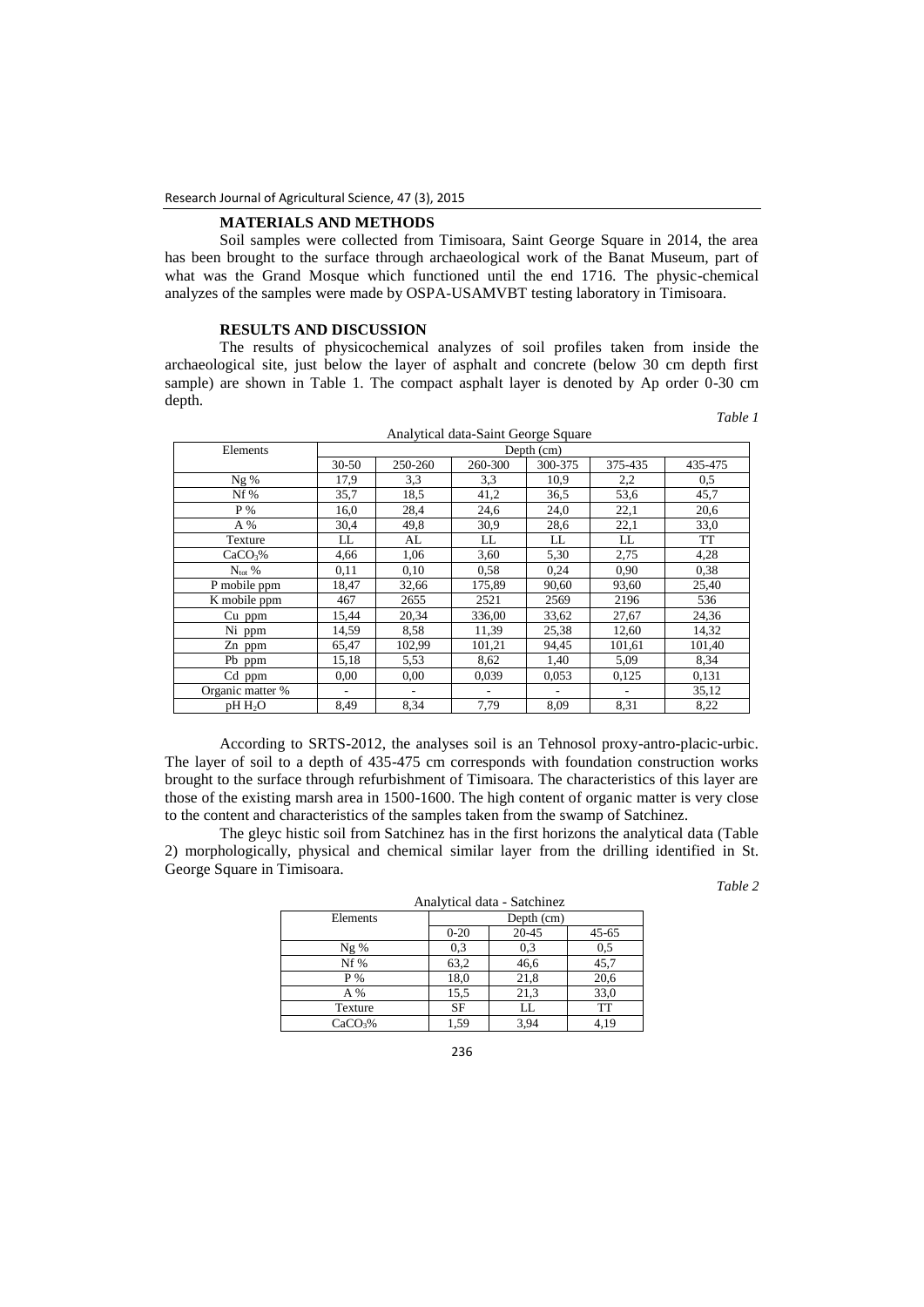### Research Journal of Agricultural Science, 47 (3), 2015

| Organic matter %    | 38.69 |  |
|---------------------|-------|--|
| Smectit %           |       |  |
| $_{\rm{Hit}}$ %     |       |  |
| Caolinit %          |       |  |
| pH H <sub>2</sub> O |       |  |

According to Banat maps, in 1700, there is a swamp that covered a vast territory, from Timisoara to Satchinez and also in Alibunar from the Serbian Banat region.

Clays of the St. George Square, brought by the rivers of Timis and Bega, partially covered banks currently identified at depths greater than 400 cm.

Alluvial nature of the materials that make up Tehnosolul from Square St. George is expressed by varying textures, the textures alternating silt, clay, loam to sandy-loam, clay content ranges from 22.1% to 49.8%.

The most important features that highlight the strong anthropogenic influence are very high to excessive contents of phosphorus and potassium, particularly in the 260-300 cm layer. In this layer, mobile phosphorus levels are 175.89 ppm and potassium contents value of 2521 ppm. More over, in the layers between 250 cm and 435 cm, phosphorus and potassium contents of the cell have high or excessive values.

With regard to the heavy metal, the content is within normal limits with the exception of copper, which has a high value in the range of 250-435 cm and in the range of 260-300 cm is excessive.

Values of phosphorus, potassium and copper reflect the traces of human activities, the construction in that area, intense between 1400-1800 AD. Surely to achieve a breeding dwelling ground for the construction of the church, they were moved and mobilized earth materials that led to silt cover swamp. As a result of human activity is the high concentration of mobile phosphorous and potassium, copper and even total nitrogen in the layer of 260-300 cm deep.

# **CONCLUSIONS**

Timişoara, attested between 1000-1200 AD, is located in the lower subsidence plains of Timis, the alluvial material very diverse, from sand to clay, transported and re-transported by the changing courses of Timis and Bega Veche rivers. The area had until draining after 1716 AD large areas of marsh. The human impact has caused the emergence in the current area of Timisoara soil classes of Tehnosols and Anthrosols.

Soil samples collected from the St. George Square are included at Tehnosol proxyantro-placic-urbic. The texture is radically altered by human intervention to the layer at 435- 475 cm, at the Great Mosque Foundation brought to the surface of the preparation of the center of Timisoara, similar to swamp Satchinez layer.

Chemical analysis reveals a very high content of phosphorus and potassium, with peaks in the 260-300 cm layer depth, due to human activities. The heavy metals, excessive copper content (336 ppm) at 260-300 cm depth.

## **BIBLIOGRAPHY**

1. BARNA BODO, 2009, Cronologie de istorie locală, Ed. Marineasa, Timisoara

2. DELESEGA GYULA, 2011, Ghidul Timișoarei, Ed. Tempres, Timișoara

3. DRAȘOVEAN F., 2004, Naturraum und fundbild in der umgebung von Uivar, Prahist Zeitscher 79:147-

148

### 237